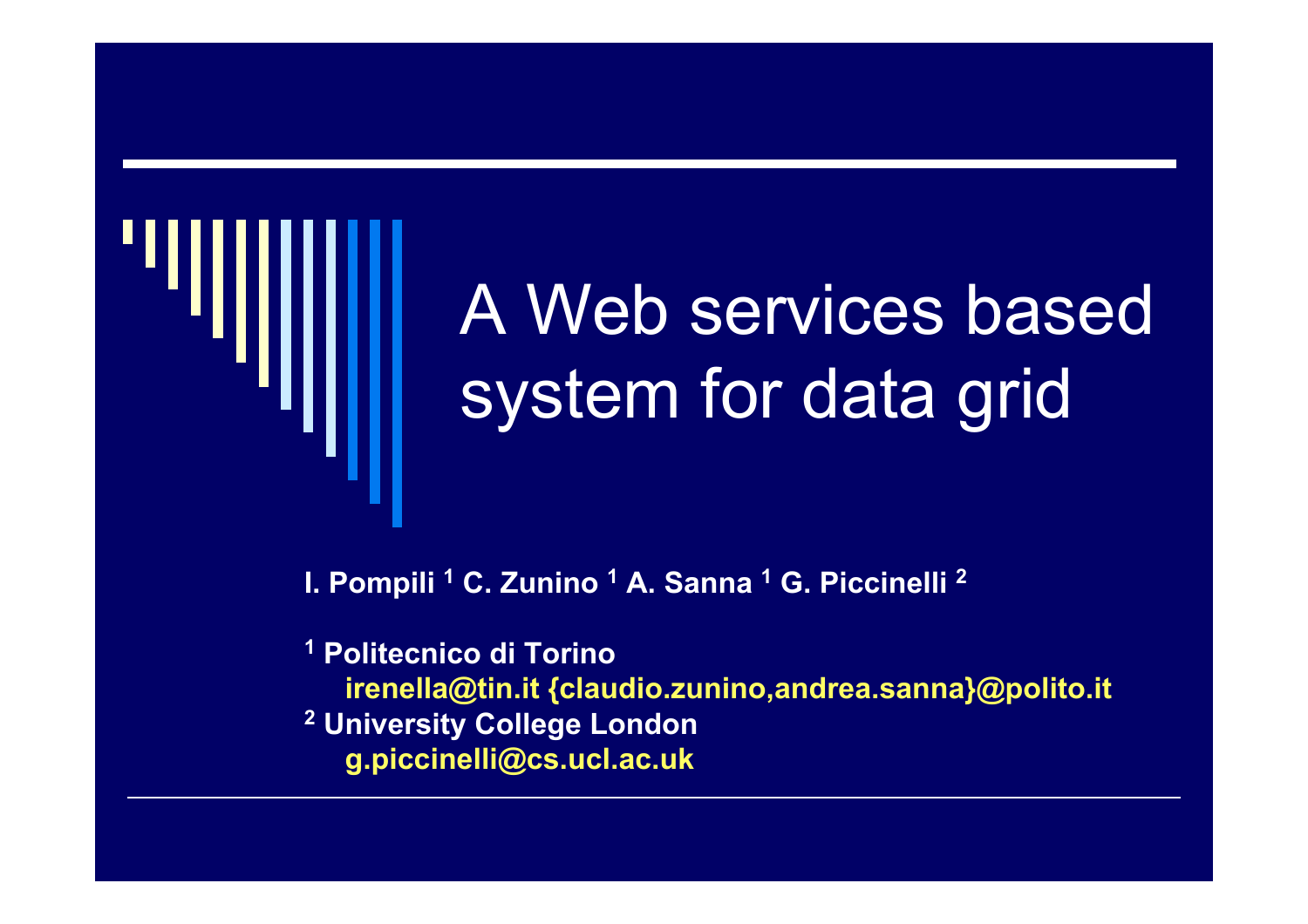

## Outline

□ Background □ Goals □ Proposed architecture **□ Conclusions** Future work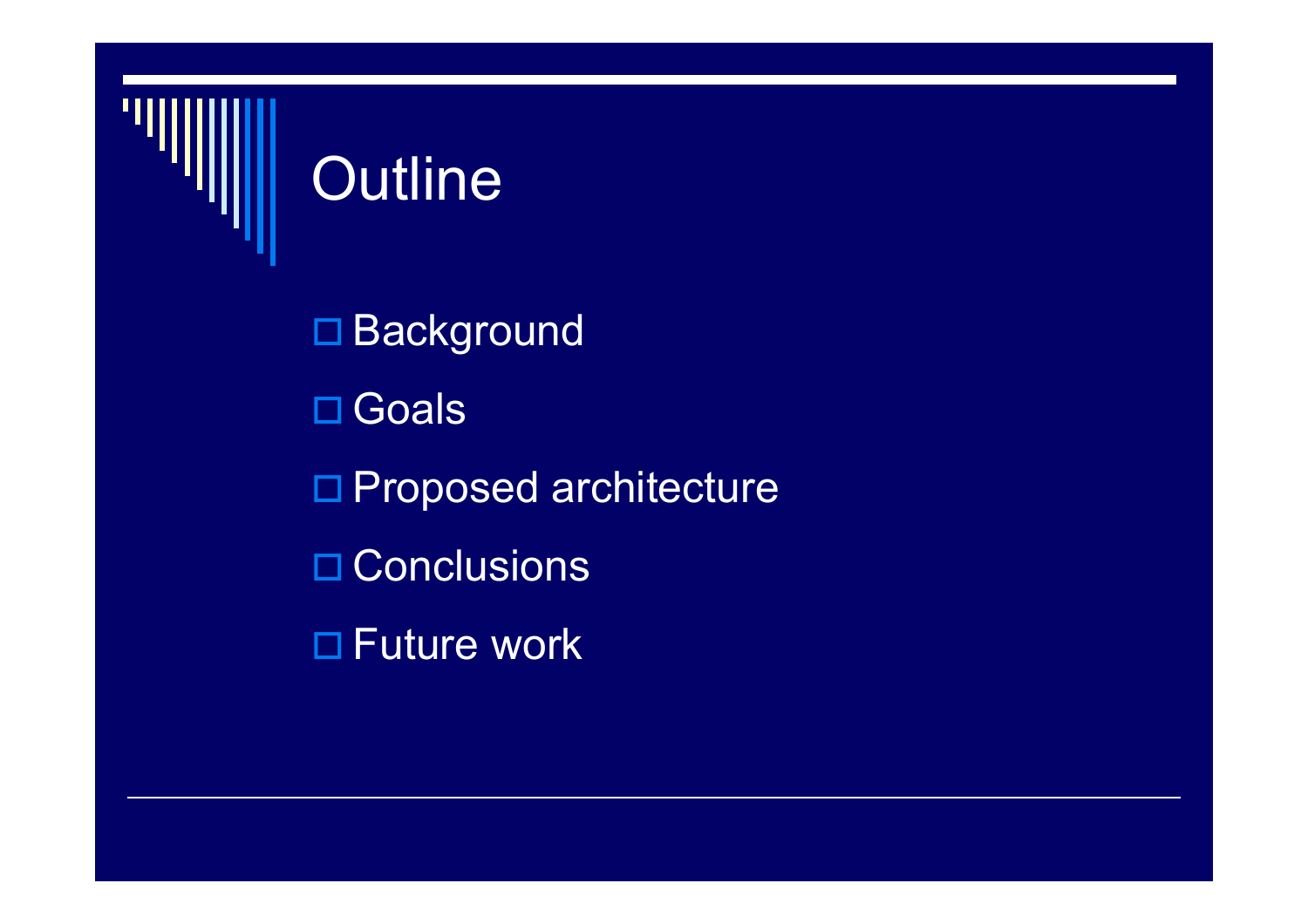

## **Background**

□ Web Services technology

### □ Web Services integrated with Bluetooth technology and Wi-Fi

□ Grid Portal for biomedical imaging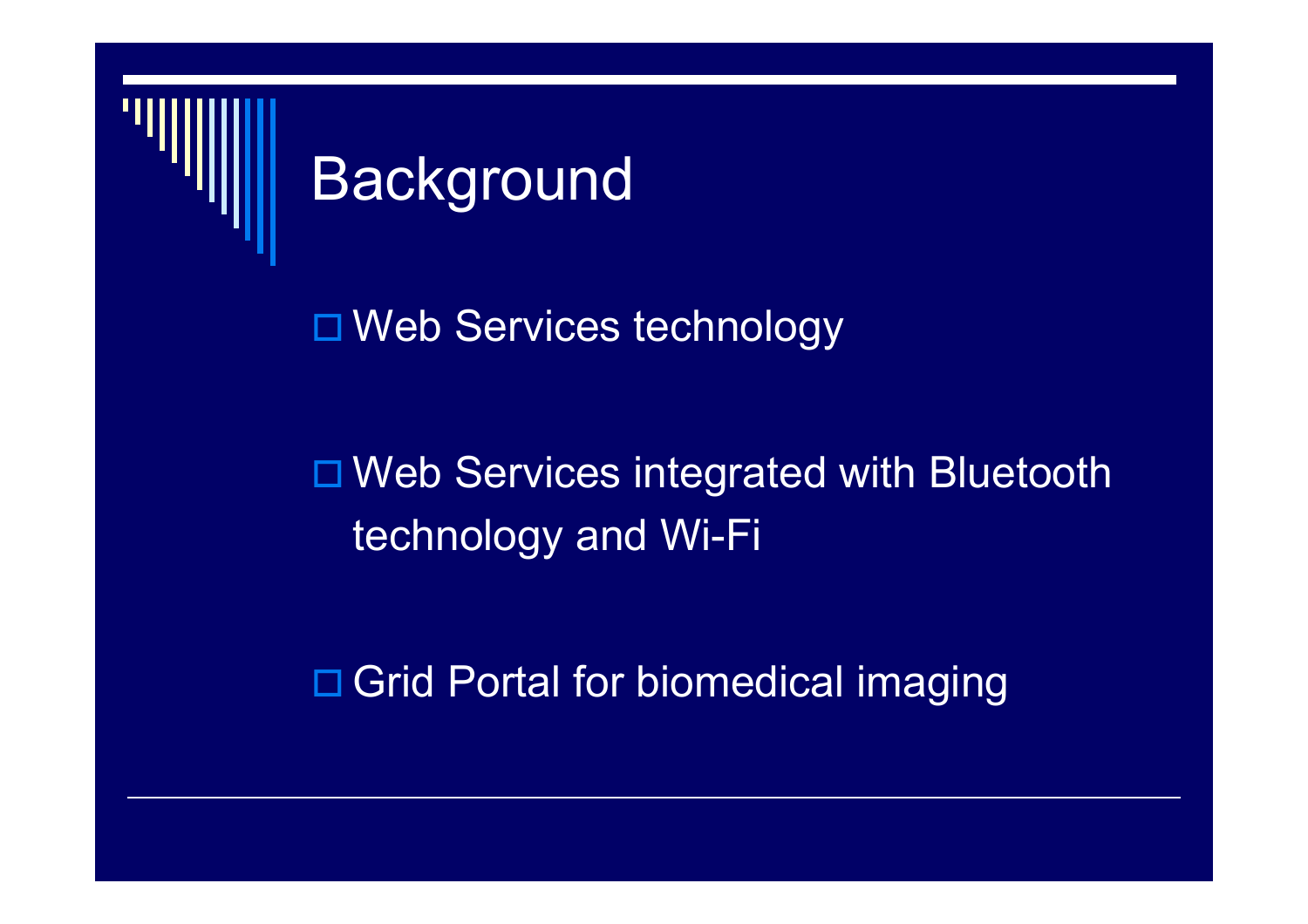

## Goals

#### □ A data brokerage service for EGSO (European Grid for Solar Observatories)

□ Web services interfaces

 $\square$  Improvement in data searches using a meta-catalogue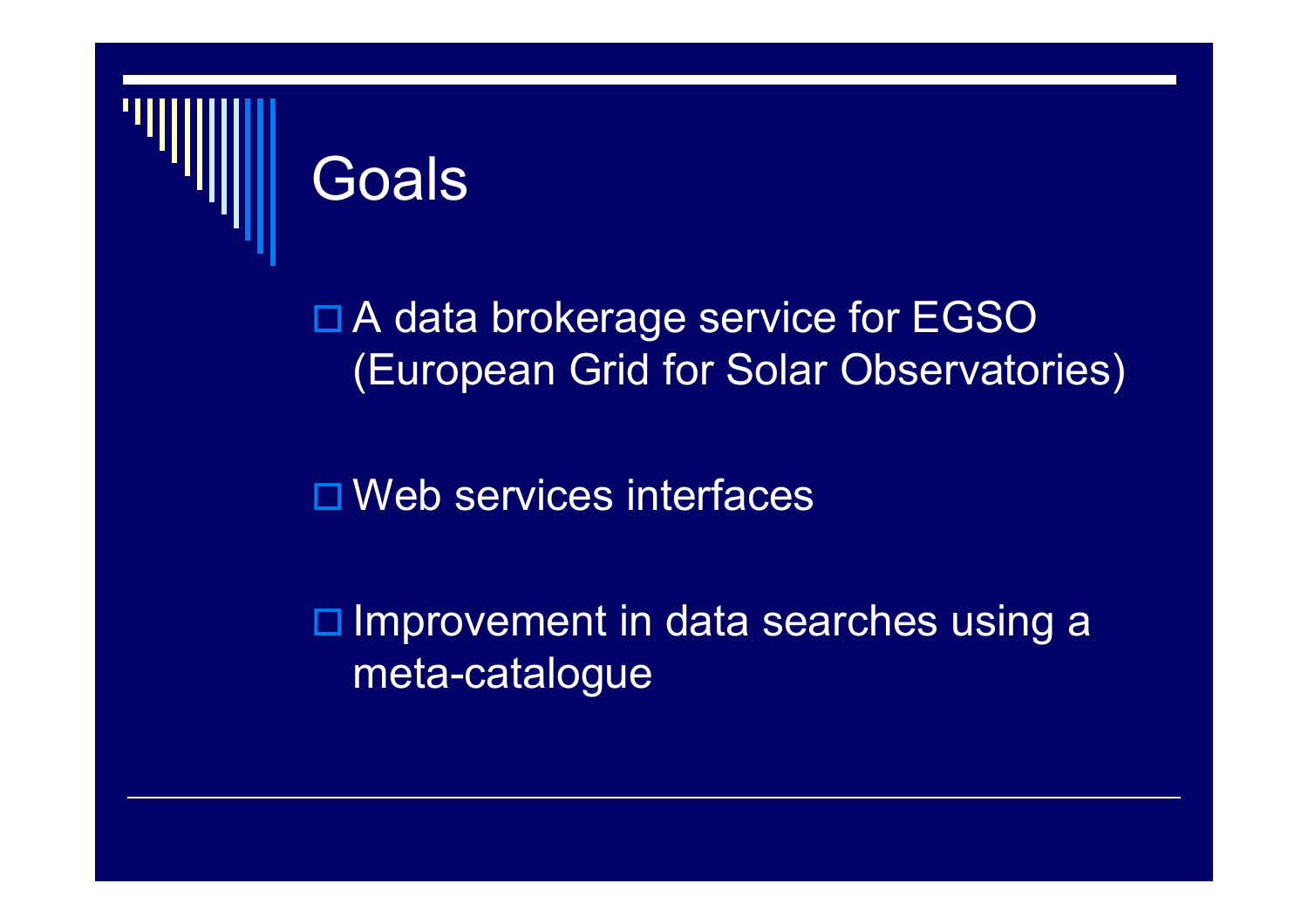

## The network I

□ The main components are:

- Consumer : the user that connect to EGSO in order to obtain data
- **Provider : data repository**
- Broker : supplies a mechanism to allow consumers to perform data searches, selects the providers that can satisfy a specific request and forwards the query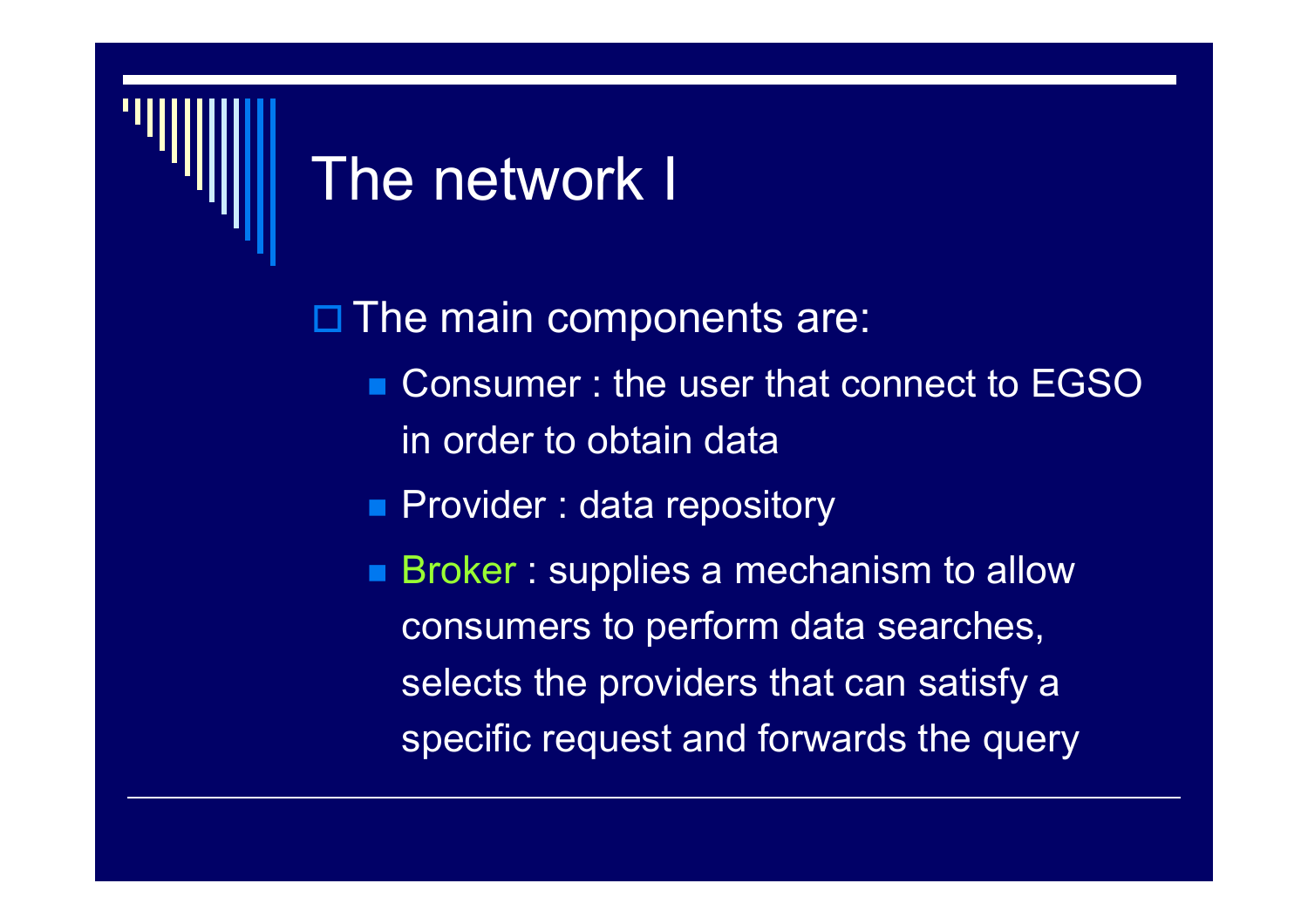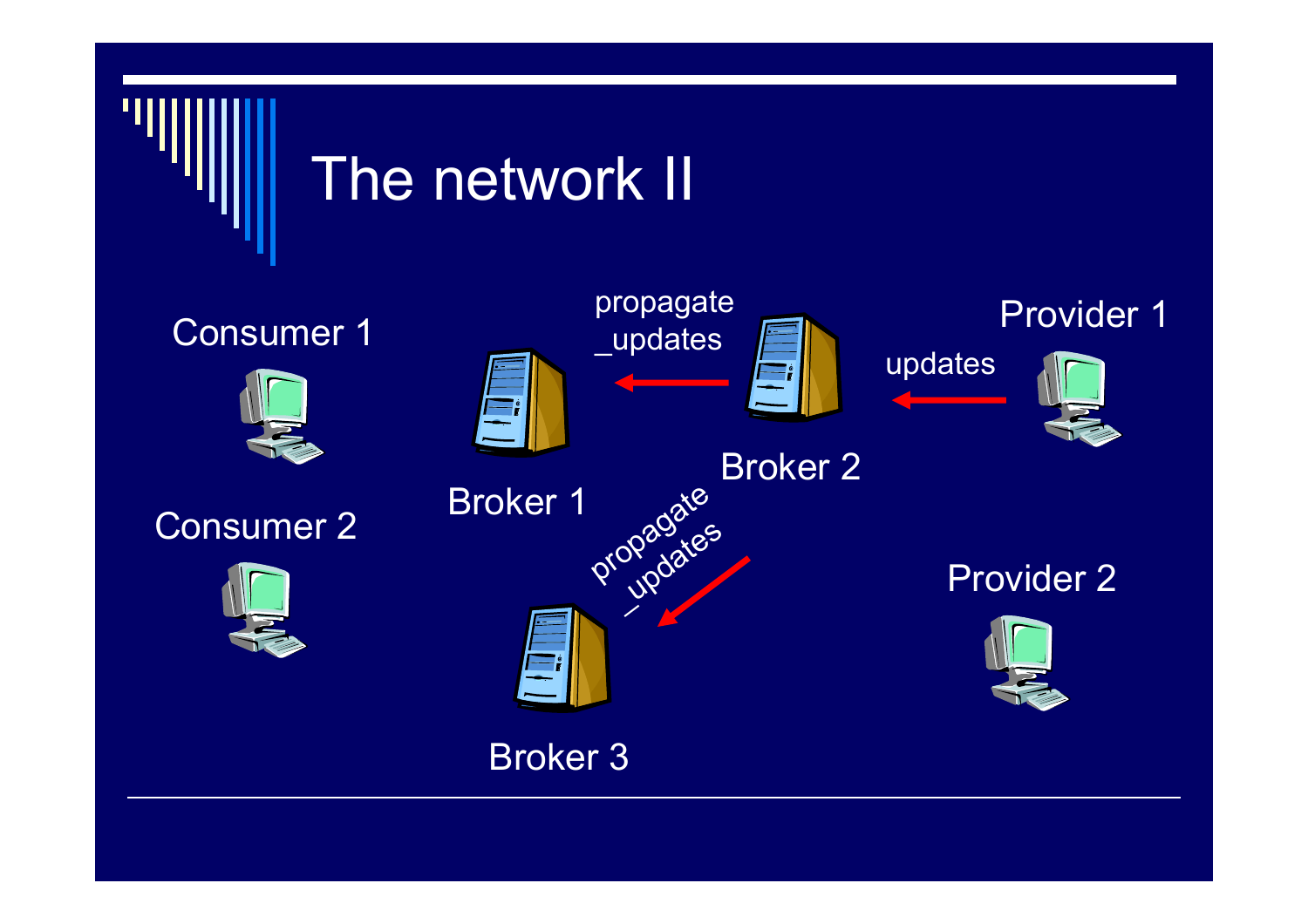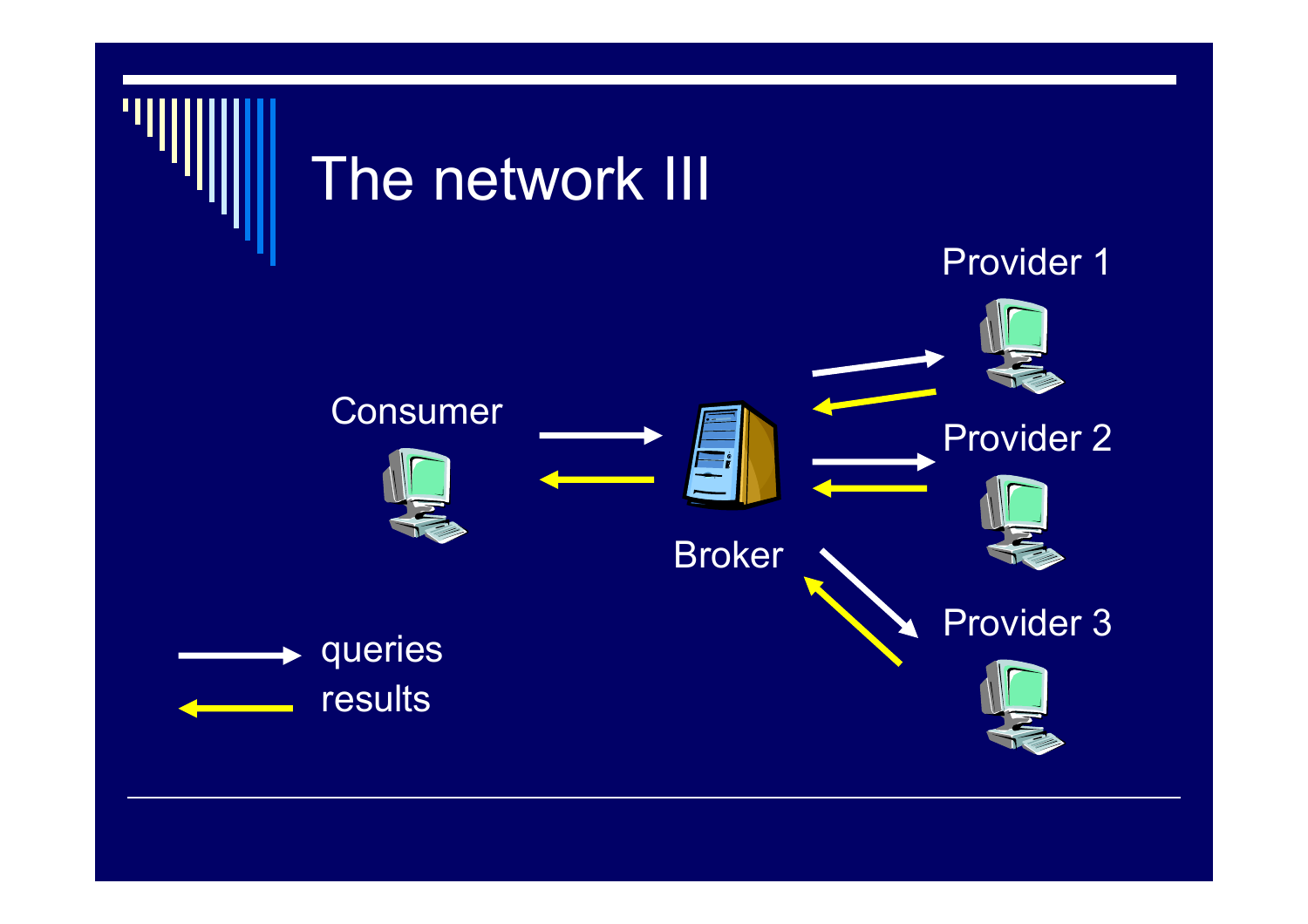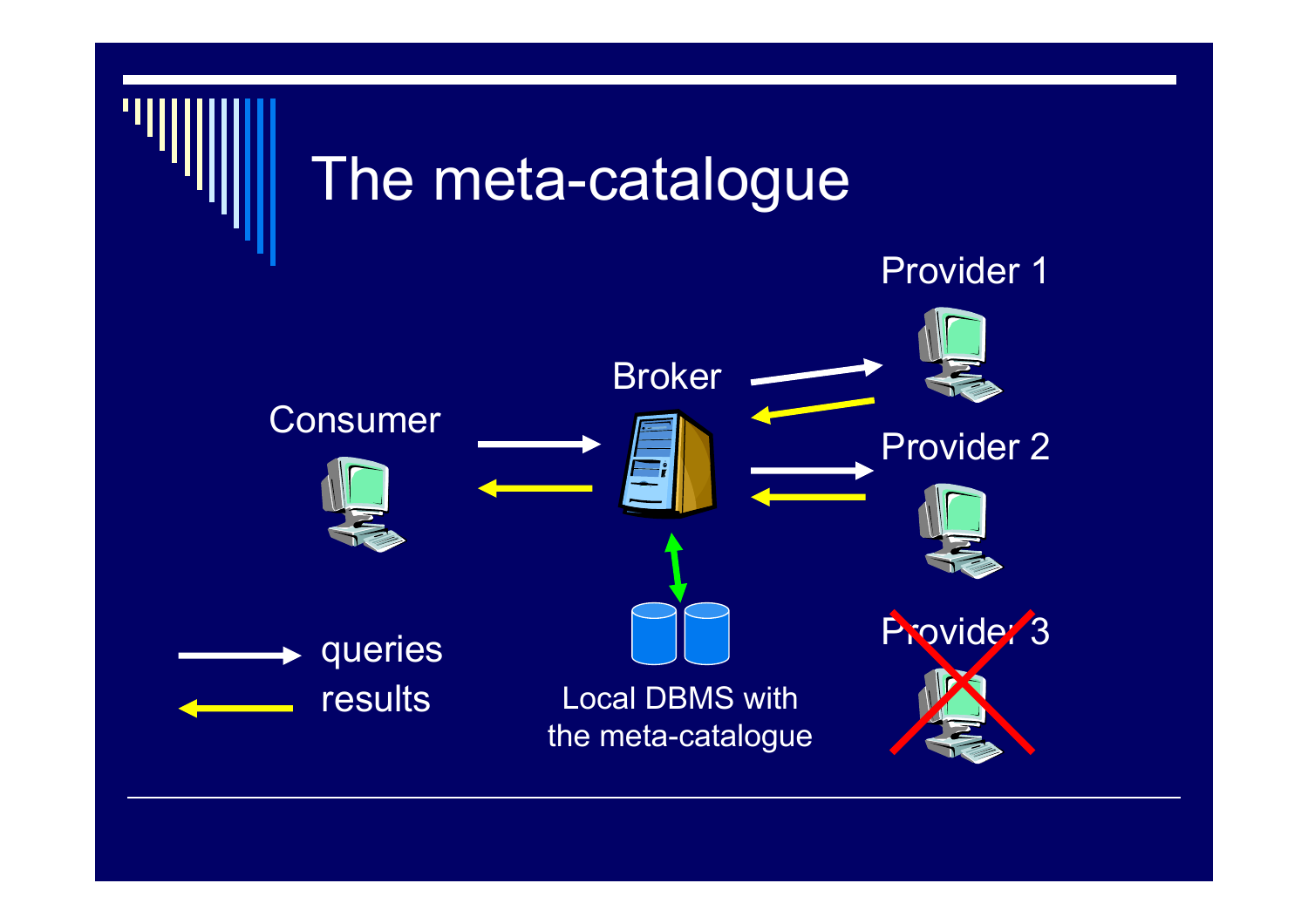

## Conclusion

□ A brokerage system is proposed □ Web services, for their characteristics, are used**Platform independence Language independence** □ A meta-catalogue allows faster searches